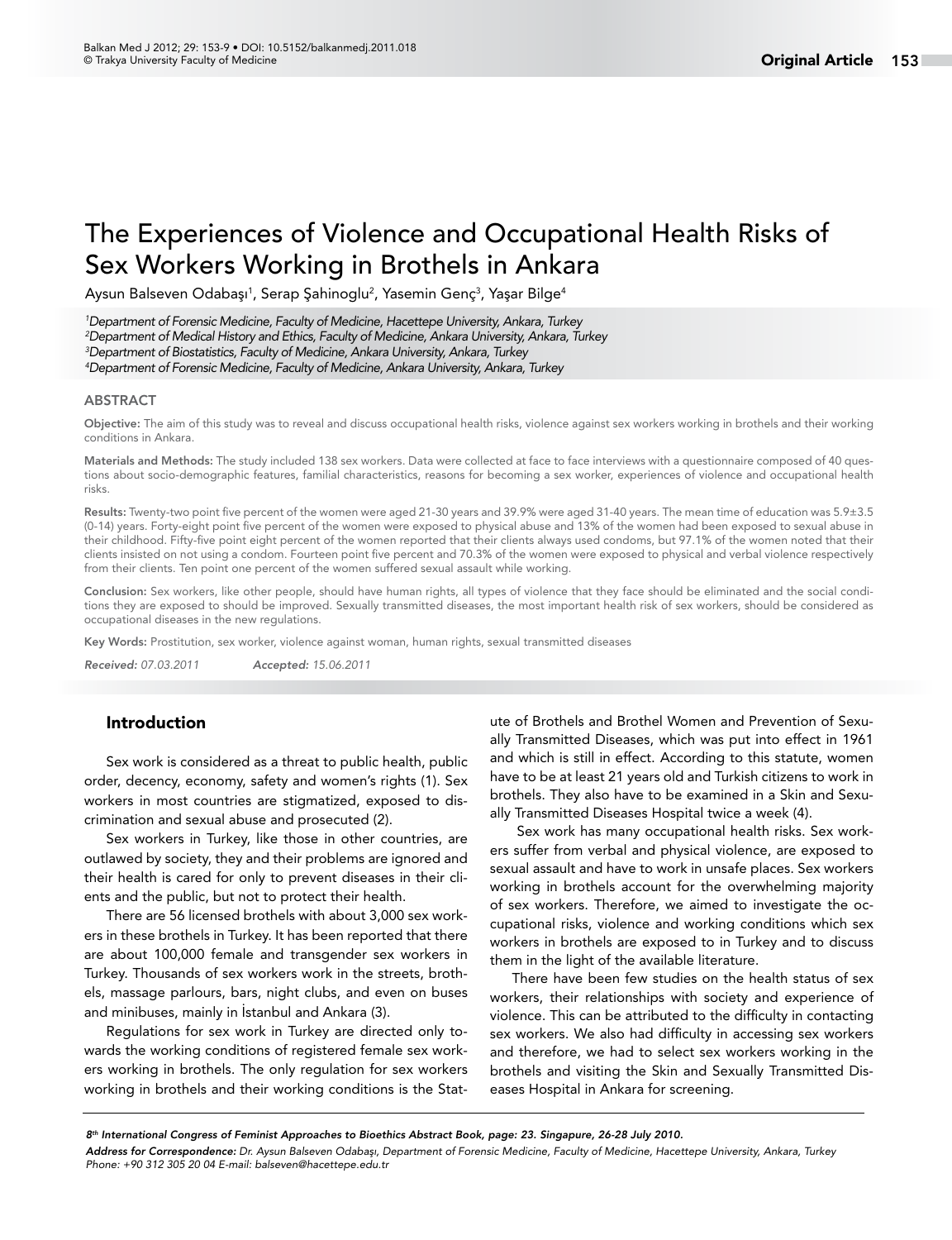# Material and Methods

This study was conducted in the Skin and Sexually Transmitted Diseases Hospital in Ankara. The hospital's primary clients are registered sex workers. Approximately 200 registered sex workers make regular visits to this hospital annually. According to Turkish laws, all registered prostitutes in the area must make regular visits to this hospital to be screened for gonorrhea, syphilis and AIDS. When women first apply for sex work, they undergo tests for hepatitis B and are vaccinated if they need it. Cervical cultures are obtained and a test for gonorrhea is performed twice a week and a syphilis test and an AIDS test are made every three months for all registered sex workers. The results of each visit are recorded.

The study included 138 out of 174 female sex workers attending the Skin and Sexually Transmitted Diseases Hospital for their routine examinations and volunteering to participate in the study. Written informed consent was obtained from all the participants and data were collected with a questionnaire at face to face interviews between April 2007 and August 2007. Approval was obtained from the ethics committee of the Medical School of Gazi University.

The questionnaire was composed of 40 questions about socio-demographic features, familial characteristics, reasons for becoming a sex worker and occupational health risks.

#### Statistical analysis

Depending on the type of variables tested, Pearson's Chisquare test or Mantel-Haenszel Chi-square test was used to determine the difference/relation between variables used to define demographic characteristics, sex work background and experience and occupational health risks which the women faced. Pearson's chi-square test ( $\chi^2$ ) was used to determine the difference between two nominal variables. Mantel-Haenszel Chi-square (MH  $\chi^2$ ) test was used to determine the linear relation between two ordinal variables. Gamma was used to assess associations between two ordinal variables. Gamma, also called Goodman and Kruskal's Gamma, is a symmetric measure which varies from -1 to +1, based on the difference between concordant pairs and discordant pairs. Spearman's rho correlation coefficient was used to determine the correlation between two rank-ordered scales.

## Results

The study included 138 out of 174 female sex workers attending the Skin and Sexually Transmitted Diseases Hospital for their routine examinations and volunteering to participate in the study. Missing responses in the questionnaire were not included in the statistical analysis.

#### Demographic characteristics

Thirty-nine point nine percent of the women were aged between 31-40 years. Twelve point three percent of the women had not even attended primary school, 7.2% were primary school dropouts, 43.5% were primary school graduates and 37% of the women had a higher level of education. Sixty point one percent of the women were from urban areas and 39.9% were from rural areas. Sixty-two point nine percent of the women were divorced and 69.3% had children. Forty-five point two percent of the women came from families with a low socio-economic status (Table 1).

#### Sex work background and experience

Forty-seven point eight percent of the women had a work experience of 1-10 years. The mean age of first sexual intercourse was 16.3±3.2 (10-22) years (Table 2) and 34.6% of the women had their first sexual intercourse before the age of

|  |                               | Table 1. Demographic characteristics of sex workers |  |  |
|--|-------------------------------|-----------------------------------------------------|--|--|
|  | working in brothels in Ankara |                                                     |  |  |

| Demographic characteristics                      | n (%)     |  |  |  |  |  |
|--------------------------------------------------|-----------|--|--|--|--|--|
| Age, (n=138)                                     |           |  |  |  |  |  |
| 21-30 years                                      | 31 (22.5) |  |  |  |  |  |
| 31-40 years                                      | 55 (39.9) |  |  |  |  |  |
| 41-50 years                                      | 36(26.1)  |  |  |  |  |  |
| 51 years and over                                | 16 (11.6) |  |  |  |  |  |
| Education, (n=138)                               |           |  |  |  |  |  |
| Never attended primary school                    | 17 (12.3) |  |  |  |  |  |
| Primary school drop out                          | 10(7.2)   |  |  |  |  |  |
| Primary school graduates                         | 60 (43.5) |  |  |  |  |  |
| Women with a higher level of education 51 (37.0) |           |  |  |  |  |  |
| Place where raised, (n=138)                      |           |  |  |  |  |  |
| Rural                                            | 55 (39.9) |  |  |  |  |  |
| Urban                                            | 83 (60.1) |  |  |  |  |  |
| Marital status, (n=135)                          |           |  |  |  |  |  |
| Single                                           | 34 (25.2) |  |  |  |  |  |
| Divorced                                         | 85 (62.9) |  |  |  |  |  |
| Widowed                                          | 16 (11.9) |  |  |  |  |  |
| Children, (n=137)                                |           |  |  |  |  |  |
| No                                               | 42 (30.7) |  |  |  |  |  |
| Yes                                              | 95 (69.3) |  |  |  |  |  |
| Families' economic status, (n=135)               |           |  |  |  |  |  |
| Low                                              | 61 (45.2) |  |  |  |  |  |
| Moderate                                         | 57 (42.2) |  |  |  |  |  |
| High                                             | 17 (12.6) |  |  |  |  |  |

Table 2. Sex work background and experience of sex workers working in brothels in Ankara

| Sex work background and experience             | n (%)                  |  |  |  |
|------------------------------------------------|------------------------|--|--|--|
| Work in prostitution, (n=138)                  |                        |  |  |  |
| $1-10$ years                                   | 66 (47.8)              |  |  |  |
| 11-20 years                                    | 52 (37.7)              |  |  |  |
| 21 years and over                              | 20(14.5)               |  |  |  |
| First sexual intercourse, Mean±SD<br>(Min-Max) | $16.3 \pm 3.2$ (10-22) |  |  |  |
| SD: Standard Deviation                         |                        |  |  |  |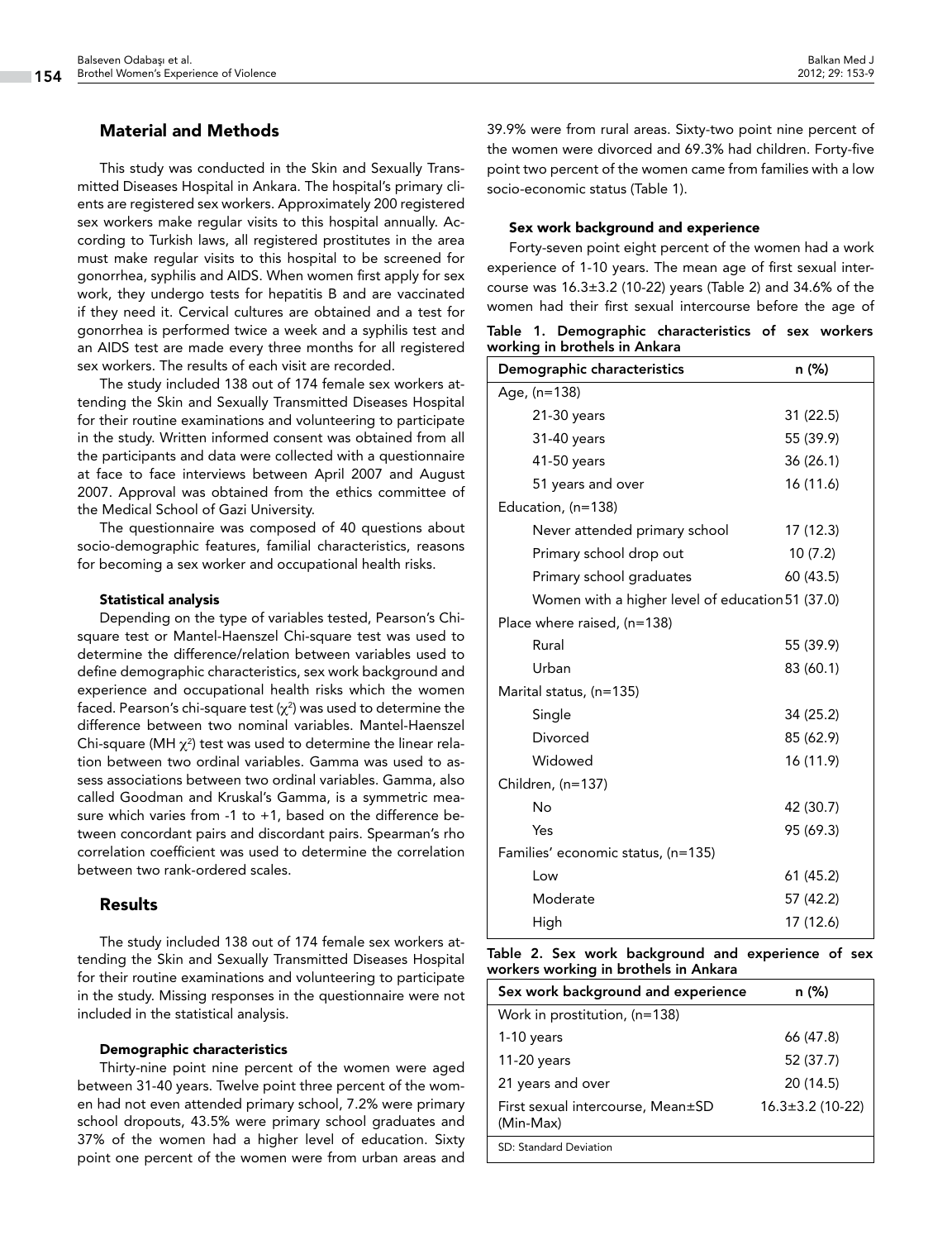15. Sixty point one percent of the women had their first intercourse unwillingly.

There was a significant relation between their age at first sexual intercourse and education and as the duration of education increased, so did their age at first sexual intercourse  $(r=0.339, p<0.001)$ 

#### Occupational health risks

The primary risk factors are problems with condom use, sexually transmitted diseases (STD), alcohol and tobacco use and frequent abortion.

Concerning the question "How often do the clients use condoms?", 55.8% of the women noted that the clients always use condoms, 97.1% of the women reported that the clients do not want to use condoms and 89.1% of the women reported that the clients offer more money in order not to use condoms. Eighteen point two percent and 63.8% of the women were exposed to physical and verbal violence respectively when they asked the clients to use condoms (Table 3). There was a significant relation between age and condom use (MH  $\chi^2$  =6.3, p=0.012). As age increased, condom use significantly decreased (Gamma=- 0.303, p=0.005). There was a significant relation between age and verbal violence due to requests for condom use (MH  $\chi^2$  =6.6, p=0.010). As age increased, the frequency of verbal violence significantly decreased (Gamma=-0.272, p=0.012). There was a significant relation between the place where the women were raised and frequency of condom use. The women from urban areas used condoms more frequently than those from rural areas  $(x^2 = 7.5, p=0.006)$ . There was a significant relation between the frequency of condom use and work experience. As the duration of work experience increased, the frequency of condom use significantly decreased (Gamma=-0.277, p=0.020). Thirty-five point five percent of the women noted that they had STD. Thirty-five point five percent of the women had had many abortions. There was a significant relation between education and the frequency of abortion (MH  $\chi^2$ =11.0, p=0.001). As education increased, the frequency of abortion significantly decreased (Gamma=-0.386, p=0.001). There was a significant relation between sex work duration and the frequency of abortion (MH  $\chi^2$  =4.8, p=0.029). As the sex work background increased, so did the frequency of abortion (Gamma=0.240, p=0.023). There was a significant relation between marital status and physical violence due to the request for condom use. Widowed women suffered from more violence than divorced women ( $\chi^2$  =13.6, p=0.009). Forty-eight point five percent seven percent of the women were smokers, 55.1% were using alcohol and 2.8% were using other substances (Table 3).

## Gender-based violence Childhood physical and sexual abuse

Forty-eight point five percent and 13% of the women noted that during their childhood they had suffered physical violence and sexual abuse respectively. Twenty-seven point seven percent of the women exposed to sexual violence did not answer the question "Who abused you sexually?", 33.3% admitted that their close relatives sexually abused them and 22.2% reported that their stepfather abused them.

Table 3. Occupational health risks of sex workers working in brothels in Ankara (n=138)

| Occupational health risks                       | n (%)      |  |  |  |  |  |
|-------------------------------------------------|------------|--|--|--|--|--|
| Condom use                                      |            |  |  |  |  |  |
| Sometimes                                       | 24 (17.4)  |  |  |  |  |  |
| Mostly                                          | 37 (26.8)  |  |  |  |  |  |
| Always                                          | 77 (55.8)  |  |  |  |  |  |
| Clients' insistence on not using condoms        |            |  |  |  |  |  |
| Yes                                             | 134 (97.1) |  |  |  |  |  |
| No                                              | 4 (2.9)    |  |  |  |  |  |
| Offered extra money for sex without condom      |            |  |  |  |  |  |
| Yes                                             | 123 (89.1) |  |  |  |  |  |
| No                                              | 15 (10.9)  |  |  |  |  |  |
| Physical violence due to request for condom use |            |  |  |  |  |  |
| Never                                           | 113 (81.9) |  |  |  |  |  |
| Sometimes                                       | 11(8.0)    |  |  |  |  |  |
| Always or mostly                                | 14 (10.2)  |  |  |  |  |  |
| Verbal violence due to request for condom use   |            |  |  |  |  |  |
| Never                                           | 50 (36.2)  |  |  |  |  |  |
| Sometimes                                       | 31 (22.5)  |  |  |  |  |  |
| Always or mostly                                | 57 (41.3)  |  |  |  |  |  |
| Sexually Transmitted Diseases (STDs)            |            |  |  |  |  |  |
| Suffering from STDs                             |            |  |  |  |  |  |
| Yes                                             | 49 (35.5)  |  |  |  |  |  |
| No                                              | 89 (64.5)  |  |  |  |  |  |
| Frequency of abortion                           |            |  |  |  |  |  |
| None                                            | 23 (16.7)  |  |  |  |  |  |
| Once                                            | 24 (17.4)  |  |  |  |  |  |
| A few times                                     | 42 (30.4)  |  |  |  |  |  |
| Many times                                      | 49 (35.5)  |  |  |  |  |  |
| Substance use                                   |            |  |  |  |  |  |
| Cigarette smoking                               |            |  |  |  |  |  |
| Yes                                             | 121 (87.7) |  |  |  |  |  |
| No                                              | 17 (12.3)  |  |  |  |  |  |
| Alcohol intake                                  |            |  |  |  |  |  |
| Yes                                             | 76 (55.1)  |  |  |  |  |  |
| No                                              | 62 (44.9)  |  |  |  |  |  |
| Drug use                                        |            |  |  |  |  |  |
| Yes                                             | 4 (2.8)    |  |  |  |  |  |
| No                                              | 134 (97.1) |  |  |  |  |  |

## Sex work related violence

Fourteen point five percent of the women reported that they were exposed to physical violence by their clients and 70.3% noted that they were exposed to verbal and emotional violence by their clients (Table 4). There was a significant relation between age and client violence (MH  $\chi^2$ =8.4, p=0.004).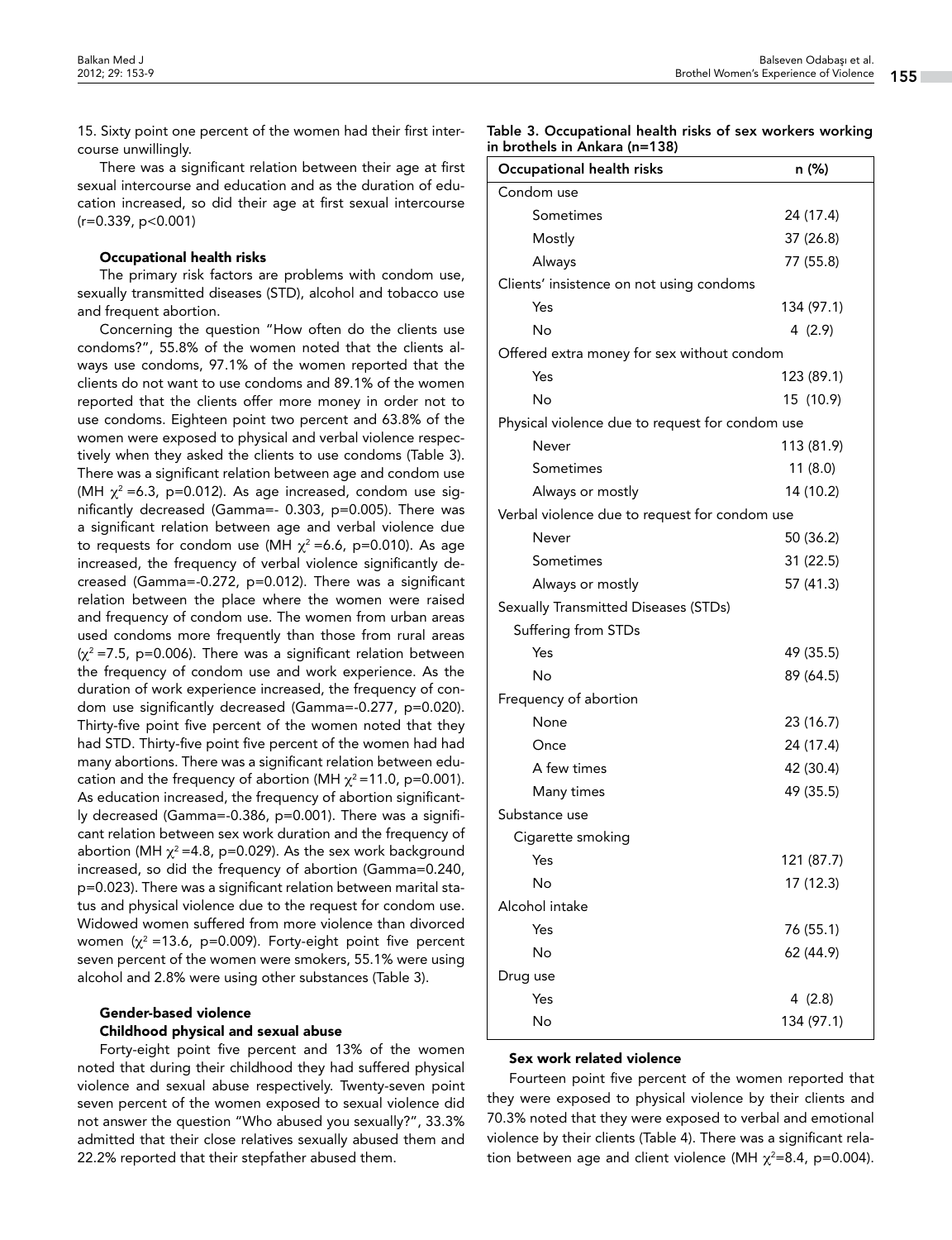As age increased, the frequency of client violence significantly decreased (Gamma=-0.572, p=0.002). There was also a significant relation between a sex work background and client violence (MH  $\chi^2$ =4.5, p=0.035). As the sex work background increased, the frequency of client violence significantly decreased (Gamma=-0.516, p=0.007). Ten point one percent percent of the women suffered from sexual assault. Thirty-four point one percent of the women had a history of suicide attempts. In fact, 51.1% of the women had made one suicide attempt, 36.2% had made several suicide attempts and12.8% had made many suicide attempts (Table 4). Cross match statistics are shown in Table 5.

# **Discussion**

Sex workers included in this study were vulnerable to verbal and physical violence and sexual assault, experienced different types of violence and suffered from both physical and psychological damage due to the risks they faced.

The distribution of the women by age showed that 62.4% of the women were aged between 21-40 years, which is consistent with the finding in the literature that most of the sex workers were young women (5-7). In addition, in Turkey the legal age for women to work in brothels is 21. Therefore, none of the women included in this study were younger than 21 years.

Insufficient education is one of the most important factors predisposing to sex work. Gender discrimination is an important barrier to the education of women. At present, unemployment is a serious problem and unfortunately, women with insufficient education have difficulties in finding a job and tend to become sex workers. In the present study, the mean duration of education was 5.9±3.5 (0-14) years, 12.3% of the women were illiterate and 43.5% of the women were primary school graduates. In a study by Simsek from Turkey of female sex workers working in brothels in 2003, 45% of the women were primary school graduates and 24% of the women had no education. We performed the present study five years after the study by Simsek and revealed that, although the number of the women with no education decreased, there was no change in the number of the women receiving a five-year education. This indicates that the sex workers working in brothels still had insufficient education.

As for the duration of work experience, 14.5% of the women had work experience of over 20 years. This suggests that the women did not consider sex work as transient but a permanent occupation.

Physical and sexual abuses in childhood are risk factors to become sex workers. Shoham et al. emphasized that parental neglect, exposure to maltreatment and abuse in childhood played an important role in becoming prostitutes (8). Brawn and Roe-Sepowitz commented that low-socio economic status, familial violence, chaotic and insufficient familial relationships, experience of sexual intercourse early in life and sexual abuse were the main causes of prostitution (9). Many studies have revealed that sexual abuse in childhood and adolescence have negative impacts such as post traumatic stress disorder, depression and suicidal tendency in the short and long term and that there is a relation between early sexual intercourse,

| Gender-based violence                                     | n (%)      |
|-----------------------------------------------------------|------------|
| Childhood physical and sexual abuse                       |            |
| Childhood physical abuse, (n=138)                         |            |
| Never                                                     | 71 (51.4)  |
| A few times                                               | 27 (19.5)  |
| Frequently                                                | 40 (29.0)  |
| Sexual abuse, (n=138)                                     |            |
| Never                                                     | 120 (87.0) |
| A few times                                               | 10(7.2)    |
| Frequently                                                | 8(5.8)     |
| Sex work related violence                                 |            |
| Physical violence by clients, (n=138)                     |            |
| Never                                                     | 118 (85.5) |
| A few times                                               | 16 (11.6)  |
| Frequently                                                | 4(2.9)     |
| Emotional abuse by clients,<br>(verbal violence), (n=138) |            |
| Never                                                     | 41 (29.7)  |
| A few times                                               | 59 (42.7)  |
| Frequently                                                | 38 (27.6)  |
| History of sexual assault, (n=138)                        |            |
| Yes                                                       | 14 (10.1)  |
| No                                                        | 124 (89.9) |
| Sex work related suicide attempts                         |            |
| Suicide attempt (ever), (n=138)                           |            |
| Yes                                                       | 47 (34.1)  |
| No                                                        | 91 (65.9)  |
| Suicide attempt frequency, (n=47)                         |            |
| Once                                                      | 24 (51.1)  |
| A few times                                               | 17 (36.2)  |
| Many times                                                | 6(12.8)    |

Table 4. Childhood physical and sexual abuse, sex work related violence and sex work related suicide attempts of sex workers working in brothels in Ankara

considered a risky sexual behavior, and becoming a sex worker (9-11).

Consistent with the literature, in the present study 48.5% of the women endured physical violence and 13% of the women had suffered from sexual abuse in childhood.

Economic conditions are another important factor leading to prostitution (12-14). In fact, 42.5% of the women included in the present study came from low-income families. Wong et al. (15) in a study of female sex workers in Hong Kong revealed that most of them worked to provide financial support for their families. Ward and Day in their study reported that most of the female sex workers had two choices: either poverty or sex work and that they took the risk of being a social outcast since the disadvantages of poverty outweigh those of sex work (1).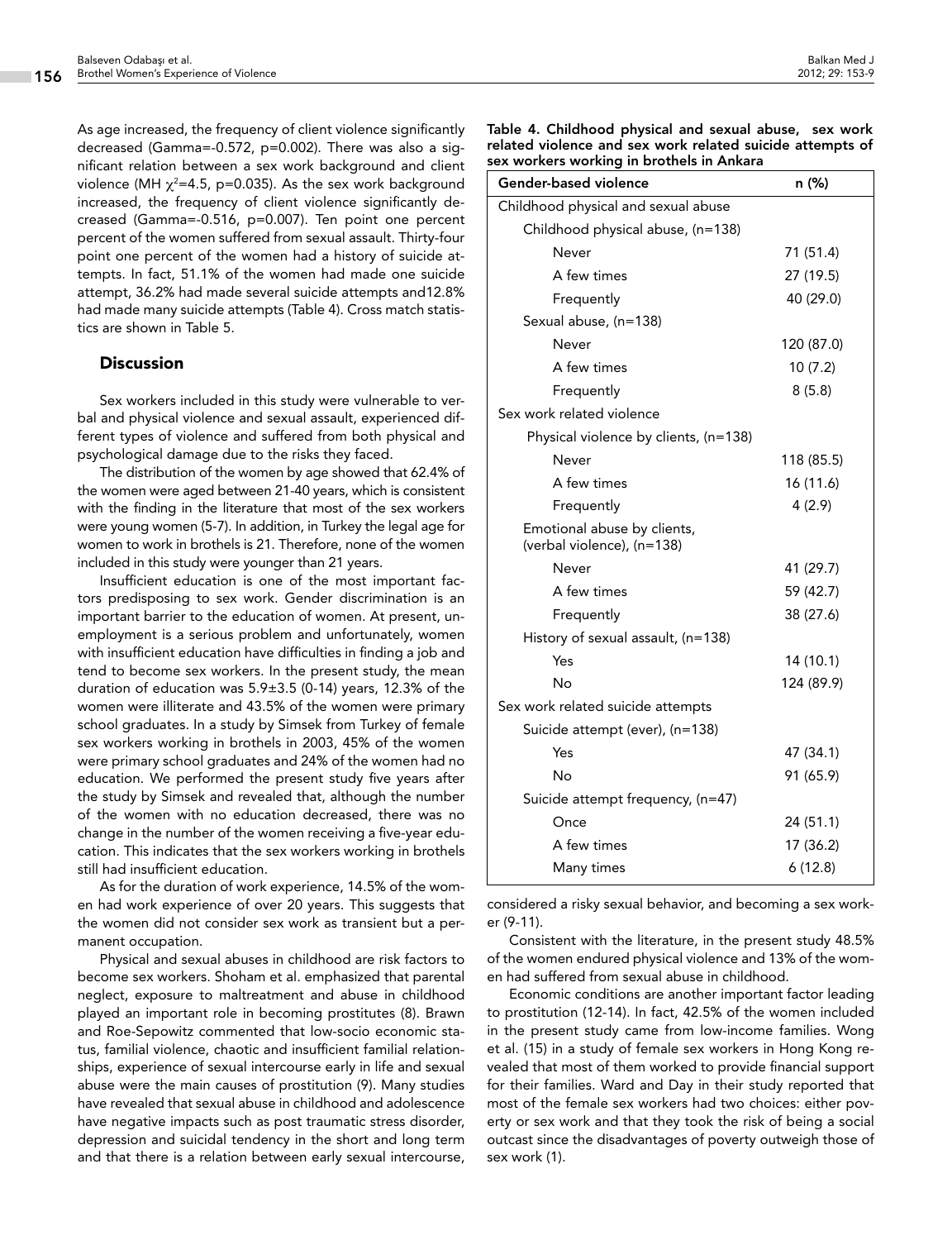| Age                                                 |                                                                                      |                                  |                      |                                                    |                                                             | Place where raised    |                           |                               |                                  |  |  |
|-----------------------------------------------------|--------------------------------------------------------------------------------------|----------------------------------|----------------------|----------------------------------------------------|-------------------------------------------------------------|-----------------------|---------------------------|-------------------------------|----------------------------------|--|--|
| <b>Condom Use</b>                                   | 21-30 years<br>n (%)                                                                 | 31-40 years<br>n (%)             |                      | 51 years and<br>41-50 years<br>over n (%)<br>n (%) |                                                             |                       | <b>Rural</b><br>n (%)     |                               | Urban<br>n (%)                   |  |  |
| Sometimes                                           | 2(6.5)                                                                               | 8(14.5)                          |                      | 11(30.6)                                           | 3(18.8)                                                     |                       | 15(27.3)                  |                               | 9(10.8)                          |  |  |
| Mostly                                              | 8(25.8)                                                                              | 12(21.8)                         |                      | 12(33.3)                                           | 5(31.3)                                                     |                       | 16(29.1)                  |                               | 21(25.3)                         |  |  |
| Always                                              | 21(67.7)                                                                             | 35 (63.6)                        |                      | 13(36.1)                                           | 8(50.0)                                                     |                       | 24 (43.6)                 |                               | 53 (63.9)                        |  |  |
| <b>Statistics</b>                                   | MH $\chi^2$ =6.3, p=0.012                                                            |                                  |                      |                                                    |                                                             |                       |                           | MH $\chi^2$ =7.5, p=0.006     |                                  |  |  |
|                                                     | Age                                                                                  |                                  |                      |                                                    |                                                             | Work in prostitution  |                           |                               |                                  |  |  |
| Physical violence<br>by clients                     | 21-30 years<br>n (%)                                                                 | 31-40 years<br>n (%)             | 41-50 years<br>n (%) |                                                    | 51 years and<br>over n (%)                                  | 1-10 years<br>n (%)   |                           | 11-20 years<br>n (%)          | 21 years<br>and over<br>n (%)    |  |  |
| Never                                               | 21(67.7)                                                                             | 48 (87.3)                        | 33 (91.7)            |                                                    | 16 (100.0)                                                  | 52 (78.8)             |                           | 46 (88.5)                     | 20 (100.0)                       |  |  |
| A few times                                         | 8(25.8)                                                                              | 6(10.9)                          | 2(5.6)               |                                                    | 0(0.0)                                                      | 12(18.2)              |                           | 4(7.7)                        | 0(0.0)                           |  |  |
| Frequently                                          | 2(6.5)                                                                               | 1(1.8)                           | 1(2.8)               |                                                    | 0(0.0)                                                      | 2(3.0)                |                           | 2(3.8)                        | 0(0.0)                           |  |  |
| <b>Statistics</b>                                   | MH $\chi^2$ =8.4, p=0.004                                                            |                                  |                      |                                                    |                                                             |                       | MH $\chi^2$ =4.5, p=0.035 |                               |                                  |  |  |
| <b>Education</b><br>Work in prostitution            |                                                                                      |                                  |                      |                                                    |                                                             |                       |                           |                               |                                  |  |  |
| Frequency of<br>abortion                            | Never attended Primary school Primary school Women with a<br>primary school<br>n (%) | drop out<br>n (%)                | graduates<br>n (%)   |                                                    | higher level of<br>education n (%)<br>n (%)                 | 1-10 years<br>n (%)   |                           | 11-20 years<br>n (%)          | 21 years<br>and over<br>n (%)    |  |  |
| None                                                | 1(5.9)                                                                               | 1(10.0)                          | 7(11.7)              |                                                    | 14(27.5)<br>15(22.7)                                        |                       | 7(13.5)                   |                               | 1(5.0)                           |  |  |
| Once                                                | 2(11.8)                                                                              | 1(10.0)<br>9(15.0)               |                      |                                                    | 12(23.5)                                                    | 13 (19.7)             | 8(15.4)                   |                               | 3(15.0)                          |  |  |
| A few times                                         | 2(11.8)                                                                              | 5(50.0)                          | 24 (40.0)            |                                                    | 11(21.6)                                                    | 19 (28.8)             |                           | 15 (28.8)                     | 8(40.0)                          |  |  |
| Many times                                          | 12 (70.6)                                                                            | 20(33.3)<br>3(30.0)              |                      |                                                    | 14(27.5)                                                    | 19 (28.8)             |                           | 22 (42.3)                     | 8(40.0)                          |  |  |
| <b>Statistics</b>                                   | MH $\chi^2$ =11.0, p=0.001<br>MH $\chi^2$ =4.8, p=0.029                              |                                  |                      |                                                    |                                                             |                       |                           |                               |                                  |  |  |
| Age                                                 |                                                                                      |                                  |                      |                                                    |                                                             | <b>Marital status</b> |                           |                               |                                  |  |  |
| Verbal violence<br>due to request for<br>condom use | 21-30 years<br>n (%)                                                                 | 31-40 years 41-50 years<br>n (%) | n (%)                | 51 years<br>and over<br>n (%)                      | Physical violence<br>due to request for n (%)<br>condom use |                       | Single                    | n (%)                         | <b>Divorced Widowed</b><br>n (%) |  |  |
| Never                                               | 7(22.6)                                                                              | 18 (32.7)                        | 15(41.7)             | 10(62.5)                                           | Never                                                       |                       |                           | 29 (82.9) 72 (83.7) 12 (70.6) |                                  |  |  |
| Sometimes                                           | 7(22.6)                                                                              | 15(27.3)                         | 7(19.4)              | 2(12.5)                                            | Sometimes                                                   |                       | 1(2.9)                    | 10 (11.6)                     | 0(0.0)                           |  |  |
| Always or mostly                                    | 17 (54.8)<br>22 (40.0)<br>14 (38.9)                                                  |                                  |                      |                                                    |                                                             |                       |                           |                               |                                  |  |  |
|                                                     |                                                                                      |                                  |                      | 4(25.0)                                            | Always or mostly 5 (14.3)                                   |                       |                           | 4(4.7)                        | 5(29.4)                          |  |  |

# Table 5. Cross match statistics

In the present study, the women had their first sexual intercourse at quite an early age. Thirty-four point six percent of the women had their first sexual intercourse before they were fifteen and the mean age of first sexual intercourse was 16.3±3.2 years. Sixty point one percent of the women were raped in their first sexual intercourse. The women in Turkey generally do not exercise their right to refuse early marriage and, especially in rural areas, early marriages are traditionally favoured. Many women younger than 18 in the rural areas have religious marriage contracts. Most of the women having their first sexual intercourse unwillingly had that experience as a result of religious marriage contracts in childhood.

In the Sexual and Reproductive Health Study conducted by the Society for Sexual Education, Treatment and Research

in 2006, values concerning sexuality and virginity were investigated. Sixty-three percent of the men completely agreed with the statement "virginity shows female decency" and 65% of the men completely agreed with the statement "Women should remain virgins until they get married' (16).

In Turkey, sexual intercourse before marriage is not approved. Social stigma towards women having sexual intercourse before marriage and reactions from their families cause hopelessness in these women and make them feel that they have no other choice except sex work.

As for smoking and substance abuse, 87.7% of the women were smokers, 55.1% of the women were taking alcohol and 2.8% of the women were using other substances. In general, the women declined to answer the question about substance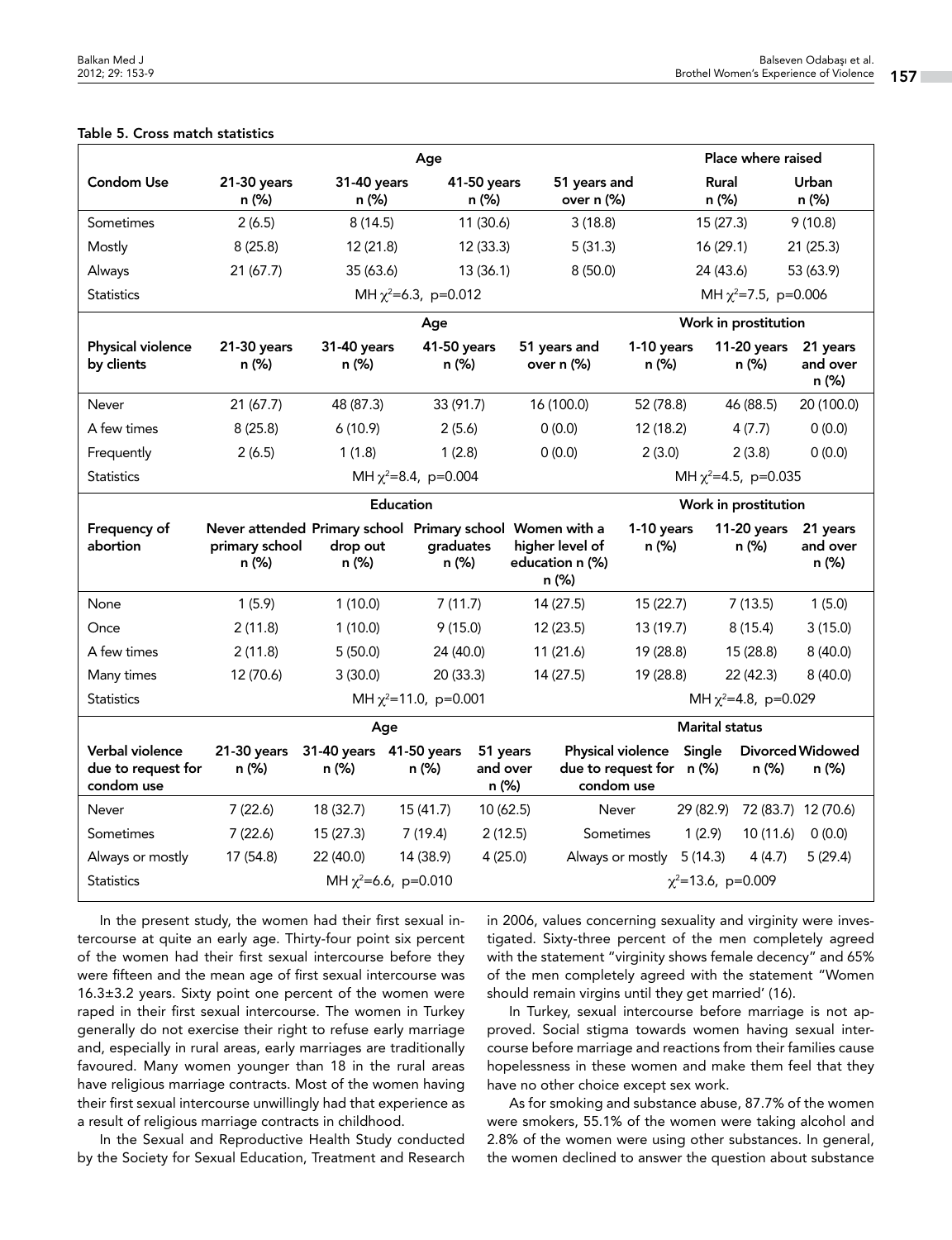abuse. However, two women were using marihuana and two women were taking drugs. According to data from the Turkish Population and Health Survey in 2008, 22% of the women aged 15-49 years were smokers (17). It is striking that the rate of the female sex workers who smoked was four times higher than that of the female smokers in the general population.

Nearly all studies on female sex workers have revealed that the women experience verbal, physical and psychological violence. In a study by Farley and Haling, 82% of the female sex workers suffered physical violence, 83% were threatened by their clients with guns, 68% had sexual assaults and 84% were homeless (18). Potterat et al. (19) reported that female sex workers were exposed to lethal and non-lethal violence by their clients. Lowman in a study in Canada between 1992 and 1998, reported that 86 female sex workers were murdered and that the murderers of 16 women were clients, one was a procurer and nine were others (20).

Consistent with the literature, the female sex workers in this study reported their experiences with different types of violence. Thirty-nine point nine percent of the women had suffered physical violence from their intimate partners, 14.5% received physical violence from clients and 10.1% had suffered sexual assault.

STDs are the most important occupational risks for female sex workers. It has been shown that the rate of males having sex with sex workers in Turkey is high (21). In a study conducted in several big cities in the USA, 2-3% of men were found to be clients of female sex workers on the streets during 2-5-year observations (22).

In the present study, concerning the questions "Which sexually transmitted diseases have you had and how often have you had them?", 49 women noted that they had STDs and 69 women noted that they never had STDs. Of 49 women having STDs, 36.7% had gonorrhea, 30.6% had syphilis and 16.3% had vaginitis.

During the one-year study period, 26 out of 174 women examined at the Skin and Sexually Transmitted Diseases Hospital had gonorrheal infection.

The most effective method of preventing STDs is the use of a condom. Client attitudes play an important role in the use of condoms. In a study of the use of condoms in sex workers and clients, the rate of the participants who knew about AIDS and used condoms increased over the years. In fact, 51% of the sex workers knew about AIDS between 1992 and 1993 and the rate increased to 97% in 1999. In addition, the rate of sex workers using condoms was 19% between 1992 and 1993 and increased to 78% in 1999 (23).

In the present study, 55.8% of the women responded "always" to the question "How often do clients use condoms?". This shows that about half of the women did not use condoms regularly. It may be that the women did not have sufficient information about STDs and could not refuse the money offered by their clients for sex without condoms. In addition, isolated, discriminated, despised and deprived of their rights, these women might have disregarded the risk of diseases.

Ninety-seven point one percent of the women noted that clients did not want to use condoms and 89.1% of the women reported that clients offered money in order not to use con-

doms. This causes an unfair competition between the women working as sex workers due to financial difficulties. The women commented that when they insisted on using condoms, the clients who did not want to use condoms preferred the women accepting unprotective sex. Especially the older women with fewer clients agreed to have sex without condoms for financial reasons.

In a study of immigrant sex workers in Europe, clients were found to agree to pay more in order not to use condoms, which created a higher risk especially for immigrant sex workers. It is thought that these sex workers more frequently took risks due to financial reasons (24). In the present study, 18% and 63.8% of the women were exposed to physical and verbal violence respectively since they asked clients to use condoms.

Ill-health refers to both physical and mental illnesses (25, 26). It is known that sex workers are isolated from society (14, 27). Sex workers are exposed to poor health conditions including physical threats. It has been reported that the rate of the sex workers suffering from violence while working varies from 35% to 94% (27, 28). Romans et al. (29) found no difference in physical health between sex workers and the general population. There have been no comparative studies on the health status of female sex workers working in brothels and street sex workers in Turkey. In the present study, concerning chronic health problems, 13.8%, 5.1% and 2.9% of the women suffered from hypertension, diabetes and depression respectively.

Thirty-four point one percent of the women noted that they had made one, a few or many suicidal attempts. Okman reported that 1.8% of women in Turkey committed suicide (30). The high rate of suicides in our study can be attributed to the poor mental health status of these women. A study of various groups of sex workers female brothel workers, private sole-operators and female street sex workers in Australia and New Zealand showed no difference in physical health problems between these groups, but revealed that scores on poor mental health were four times higher among the women working illegally. It may be that these women might have already had a poor mental health status before becoming a sex worker and that the higher risk factors related to sex work might have affected their mental health (27).

# Conclusion

Sex workers are at the highest risk of STDs. They are incriminated for spreading STDs in society. They are cast out from the society to protect public health, they have to work under poor health conditions and they mostly are not given the chance to have a healthy sexual relationship. Although sex workers are screened for STDs at every turn on the basis of the idea that they spread STDs, the clients' role in the spread of these diseases is disregarded.

STDs, one of the most serious health risks of sex workers, should also be considered as an occupational health disease. In Turkey, occupational infectious diseases in the Statute of Social Insurance Health Processes are divided into four, and the expression "people having contact with infectious diseases due to their profession" in the fourth group probably